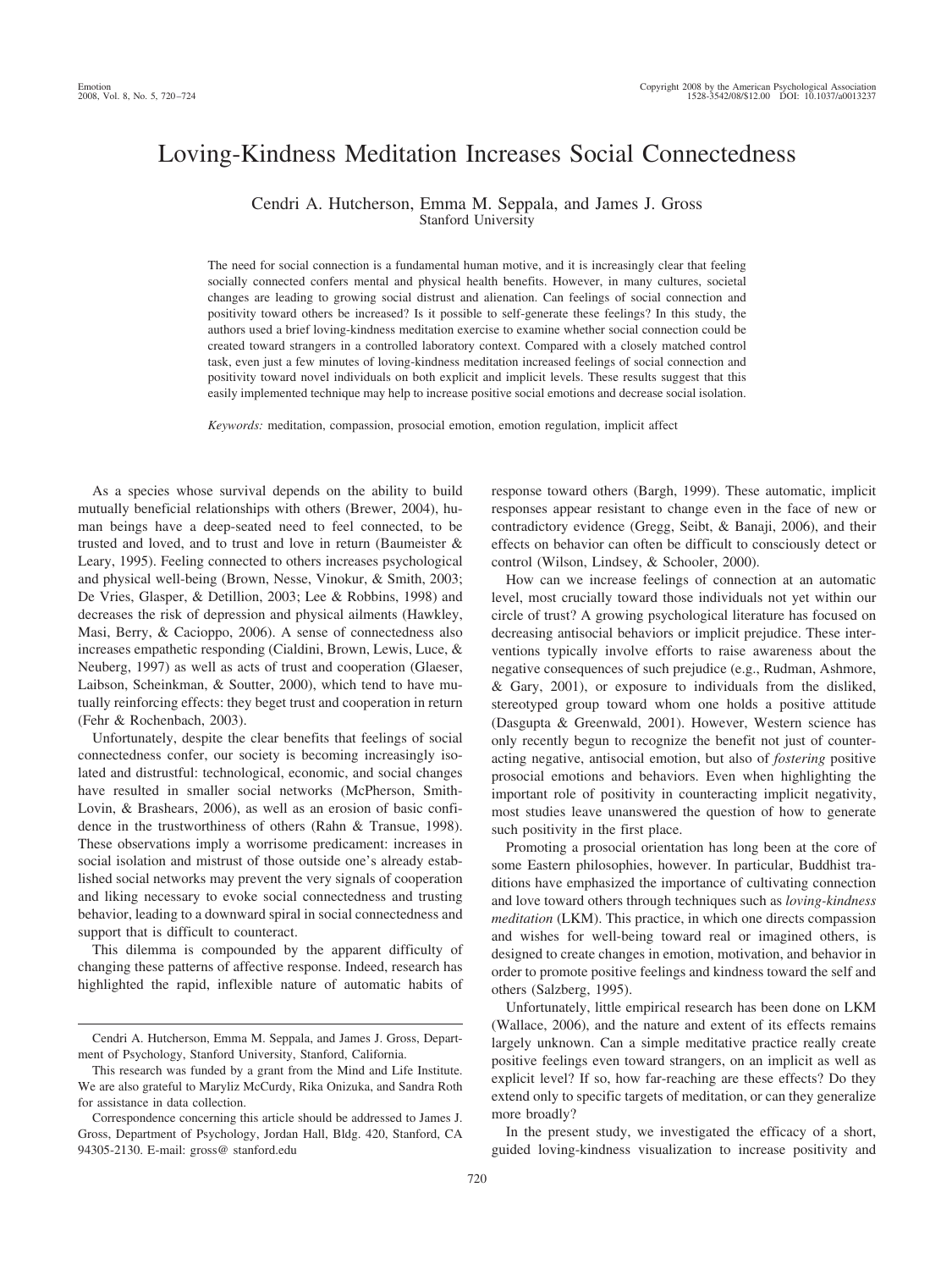social connectedness toward others. We assessed several different predicted effects of LKM, including changes in mood, explicit evaluations of the self and others, and, most critically, implicit evaluations of the self and others. We also determined the extent to which changes in mood were related to changes in evaluation of self and others.

#### Method

### *Participants*

A total of 93 participants (57% female; mean age  $= 23.6$  years, range = 18-40; 46% Caucasian, 27% Southeast Asian, 14% Asian or Asian American, 5% Latino/Hispanic, 3% Black, 5% other) volunteered for this study. Because extensive experience in meditation has been shown to alter neural structure, and may affect baseline responding (Lazar et al., 2005), participants were excluded if they reported meditating for more than 30 minutes/day. Average meditative practice of participants included in the study was less than 1.7 hours per month. Of participants who reported meditating, only eight reported practicing some version of LKM, and results are unchanged if these participants are excluded from analyses.

## *Procedure*

To assess the affective impact of LKM, we examined its effects on positive and negative mood. To assess the impact of LKM on affective responses to the self and others, we measured participants' explicit and implicit evaluative responses to photographs of themselves, a close other, $\frac{1}{1}$  as well as three neutral strangers, matched to the participant's gender, age, and ethnicity, $\lambda$  before and after a guided visualization directed toward a photograph of one of the neutral strangers. To control for nonspecific effects of meditation on general (nonsocial) emotional responding, we also assessed responses to a nonsocial object (a lamp). All photos were edited to appear against a gray background.

Following baseline assessment of explicit and implicit responses to the six photographs, as well as mood, participants were randomly assigned to complete either a guided loving-kindness meditation (LKM) or neutral imagery induction (IMAGERY). Instructions were presented over speakers, and lasted about seven minutes. All participants began with the instruction to close their eyes, relax, and take deep breaths.

In the LKM condition ( $n = 45$ ), this was followed by instructions to imagine two loved ones standing to either side of the participant and sending their love. After four minutes, participants were told to open their eyes and redirect these feelings of love and compassion toward the photograph of a neutral stranger appearing in the center of the screen. Participants repeated a series of phrases designed to bring attention to the other, and to wish them health, happiness, and well-being.

In the IMAGERY condition  $(n = 48)$ , which was designed to be as structurally similar as possible to the LKM instructions while remaining affectively neutral, participants first imagined two acquaintances that they did not know very well and for whom they did not have strong feelings standing to either side of them. Participants were instructed to focus on each acquaintance's physical appearance. After 4 minutes, the participants were told to open their eyes, look at a photograph of a neutral stranger, focus their attention on the visual details of the stranger's face (e.g., shape of the eyebrows) and imagine details of the stranger's appearance (e.g., what clothes they might be wearing).

For both groups, a second set of explicit and implicit evaluation measures and mood probes followed the 7-min visualization procedure. Finally, participants completed a set of demographic questionnaires, were thanked, debriefed, and paid.

#### *Measures*

*Mood.* To assess changes in affect accompanying the manipulation, and to examine whether it mediated changes in explicit or implicit evaluations of others, participants indicated their current mood. Positive (*calm, happy*, *loving*) and negative (*angry, anxious, unhappy*) terms were averaged to create separate positive ( $\alpha$  = .68) and negative ( $\alpha = .67$ ) mood composites.

*Explicit evaluative responses.* For each picture, participants indicated how connected, similar, and positive they felt toward the subject on a seven-point Likert scale. An explicit positive evaluation composite was created using these responses (average  $\alpha = .82$ ).

*Implicit evaluative responses.* To assess implicit responses to each picture, we used an affective priming task developed by Fazio, Sanbonmatsu, Powell, and Kardes (1986). On each trial, a fixation appeared for 2 s. One of the photographs then appeared for 315 ms, followed by a 135-ms fixation. Each face was presented 18 times in random order, followed once each by nine positive words (e.g., *brilliant, loyal*) and nine negative words (e.g., *cruel, immoral*). Each word appeared for 1,750 ms. Participants were instructed to judge as quickly and accurately as possible whether the word was positive or negative. Implicit evaluations were determined by taking the difference between the average response time to positive and negative words following a particular prime. An implicit positive response manifests as a bias to respond faster to positive words, and slower to negative words, after the prime. Data from six participants who failed to respond or responded incorrectly on 20% of trials were excluded.

#### Results

#### *Mood Effects*

To test whether LKM had mood effects compared to IMAG-ERY, we conducted separate 2 (group)  $\times$  2 (time) analyses of variance (ANOVAs) on positive and negative mood. We observed a significant Group  $\times$  Time interaction for positive mood,  $F(1,$ 82) = 11.17,  $p < .001$ ,  $p_{\text{rep}} = .99$ ,  $\eta_p^2 = .12$ , and a marginal interaction for negative mood,  $F(1, 82) = 3.46$ ,  $p < .07$ ,  $p_{\text{rep}} =$ .85,  $\eta_p^2$  = .04. Participants in the LKM group became more positive,  $M_{\text{pre}} = 4.82$ ,  $M_{\text{post}} = 5.55$ ,  $t(38) = 5.03$ ,  $p < .001$ ,  $p_{\text{rep}} =$ .99,  $d' = .77$ , and less negative,  $M_{\text{pre}} = 2.46$ ,  $M_{\text{post}} = 1.91$ ,

<sup>1</sup> Participants provided a full frontal digital photograph of an age- and gender-matched close other prior to the laboratory session. A photograph was taken of the participant in the lab, just prior to the experimental task.

<sup>2</sup> Photographs of faces were obtained from an online face database developed by Minear and Park (2004).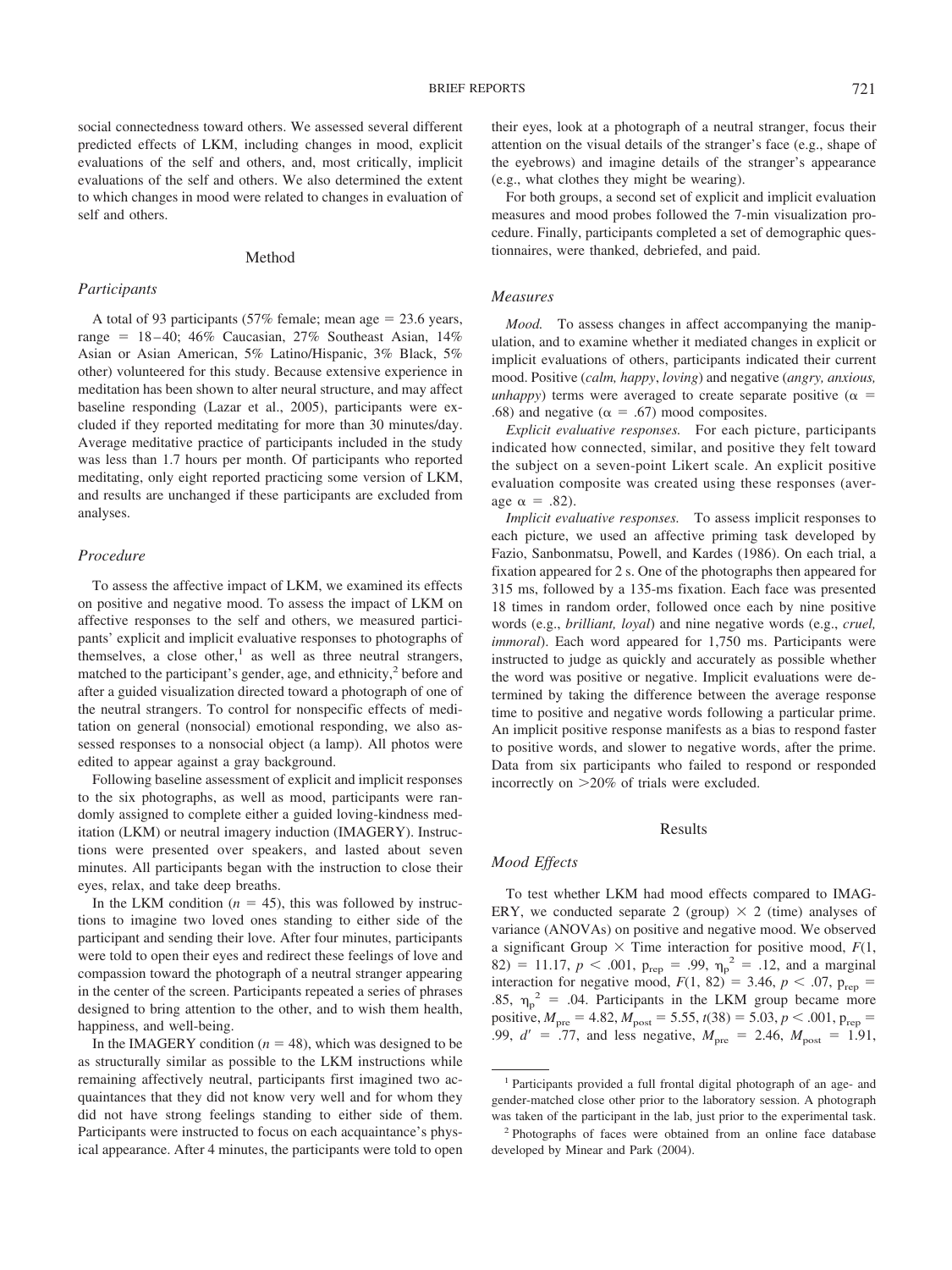$t(38) = 4.31, p < .001, p_{rep} = .99, d' = .60$  following meditation. Mood did not significantly change in the IMAGERY group.

### *Explicit Evaluative Responses*

To test whether LKM had effects on *explicit* positivity (compared with IMAGERY), we conducted a 6 (photo: self, close, visualization target, neutral 1, neutral 2, object)  $\times$  2 (time: baseline, postvisualization)  $\times$  2 (group: LKM, IMAGERY) repeatedmeasures ANOVA on the explicit evaluation composite. We predicted and observed a significant three-way interaction between photo, time, and group,  $F(5, 87) = 2.42$ ,  $p < .04$ ,  $p_{rep} = .90$ ,  $\eta_p^2 =$ .03. Decomposition of this effect indicated that both groups became more positive toward the target after the visualization, LKM:  $t(44) = 5.42, p < .001, p_{rep} = .99, d' = .89$ ; IMAGERY:  $t(47) =$ 2.27,  $p < .03$ ,  $p_{rep} = .91$ ,  $d' = .24$ ; however, this effect was stronger in the LKM group,  $F(1, 91) = 5.80, p < .02, p_{\text{rep}} = .99$ ,  $\eta_p^2$  = .03. Furthermore, only the LKM group also became significantly more positive toward the nontarget neutral strangers (both  $t s > 3.3$ , both  $p s < .002$ ) and toward the object ( $p < .01$ ) (see Table 1). Although this latter finding indicates that the effects we observed arise from a generalized shift toward positive responding, responses to self and close other did not change; moreover, effects of LKM for each neutral face remained significant after controlling for change in positivity toward the object (all  $ps < .01$ ).

To determine whether mood changes accounted for changes in explicit positivity, we performed a mediation analysis using group status and change in positivity as the independent and dependent variables, and mood change as the mediator. Change in positive mood (but not negative mood) significantly correlated with change in positivity toward the target  $(r = .39, p < .001)$ , and average evaluations across the two nontarget strangers ( $r = .33$ ,  $p < .003$ ). Furthermore, the results of a Sobel *z* test (Sobel, 1982) indicated that change in mood partially mediated the difference between the LKM and IMAGERY groups for the target  $(z = 2.19, p < .03)$ , and nontargets ( $z = 1.74$ ,  $p < .08$ ), although it did not mediate change in positivity toward the object  $(z = 1.24, p < .22)$ . Controlling for mood, the effect of group status on explicit positivity was only marginally significant for the target ( $p < .09$ ), but remained significant, albeit at a reduced level, for the nontarget strangers ( $p < .005$ ). Change in mood explained 10% of the

Table 1

*Change in Explicit Evaluative Responses After Loving-Kindness Meditation (LKM) or Neutral Imagery Induction (IMAGERY)*

| Photograph  | <b>LKM</b><br>$(n = 45)$ |      | <b>IMAGERY</b><br>$(n = 48)$ |      |
|-------------|--------------------------|------|------------------------------|------|
|             | M                        | SЕ   | M                            | SE   |
| Target      | $1.13***$                | 0.21 | $0.33*$                      | 0.15 |
| Nontarget 1 | $0.62**$                 | 0.15 | 0.08                         | 0.13 |
| Nontarget 2 | $0.49**$                 | 0.14 | 0.01                         | 0.14 |
| Self        | 0.13                     | 0.13 | 0.11                         | 0.08 |
| Close       | 0.20                     | 0.14 | 0.06                         | 0.11 |
| Object      | $0.37*$                  | 0.14 | 0.01                         | 0.14 |

*Note.* Presents change pre- to postmanipulation in explicit evaluations, which were assessed by using a 7-point Likert scale.  $p < .05.$  \*\*  $p < .005.$ 

change in positivity toward the target, and 5% of change toward the nontarget strangers.

## *Implicit Evaluative Responses*

To test whether LKM had effects on *implicit* positive evaluations (compared to IMAGERY), we conducted a 6 (face)  $\times$  2 (time)  $\times$  2 (group) repeated-measures ANOVA on the implicit positive evaluation measure. We predicted and observed a significant 3-way interaction between photo, time, and group, *F*(5, 81) = 2.31,  $p < .04$ ,  $p_{\text{rep}} = .89$ ,  $\eta_p^2 = .03$ . Follow-up repeated measures conducted separately for each face indicated that there were significant group  $\times$  time interactions for only two faces: the target of visualization,  $F(1, 85) = 5.80, p < .02, p_{\text{rep}} = .93, \eta_p^2 =$ .06, and the self,  $F(1, 85) = 5.47, p < .02, p_{\text{rep}} = .93, \eta_p^2 = .06$ . Participants became significantly more positive toward the target after LKM,  $t(41) = 2.39$ ,  $p < .02$ ,  $p_{rep} = .93$ ,  $d' = .36$ , but did not change after neutral imagery,  $t(44) = 1.04$ ,  $p > .3$ ; see Table 2. A group  $\times$  time interaction also achieved significance for the self; however, paired *t* tests comparing changes within each group fell just short of significance. Participants became marginally more positive toward the self,  $t(41) = 1.56$ ,  $p < .12$ ,  $p_{rep} = .80$ ,  $d' = .22$ after LKM, but marginally more *negative* after IMAGERY,  $t(41) = 1.56, p < .09, p_{rep} = .83, d' = .24.$  Implicit positivity toward nontarget neutral strangers did not change significantly (both  $ps > .25$ ). No changes were observed in positivity toward the close other or the object, and the increase in positivity seen toward the target in the LKM group remained significant after controlling for changes in positivity either toward the object or the two nontarget neutral faces (all  $ps < .05$ ).

To determine whether mood changes accounted for changes in implicit positivity in a manner similar to explicit positivity, we examined whether mood mediated the effect of group on changes in implicit positivity. However, neither positive nor negative mood change correlated with implicit evaluations, and Sobel tests indicated that mood did not mediate the effects of meditation on implicit responses ( $z = .82$ ,  $p < .41$ ). Furthermore, the three-way interaction between face, time and group in a repeated measures ANOVA of affective priming remained significant after controlling for change in positive and negative mood ( $p < .02$ ).<sup>3</sup> Mood accounted for  $\leq 1\%$  of the change in implicit positivity for both the target and neutral strangers. Thus, although changes in mood accompanying meditation appeared to mediate changes in explicit positivity toward others, they did not account for changes in implicit positivity.

#### Discussion

The benefits of identifying techniques for increasing social connection and positivity are increasingly apparent in the face of rising societal isolation and distrust. Yet while it is easy to espouse high-minded ideals of love and harmony with all individuals, it is often quite difficult to implement them. The process of impression formation can proceed spontaneously and without conscious effort (Todorov & Uleman, 2003), and in situations of cognitive load, for example, resources may not be available to monitor and control the

<sup>3</sup> Results were comparable when controlling for raw mood measures.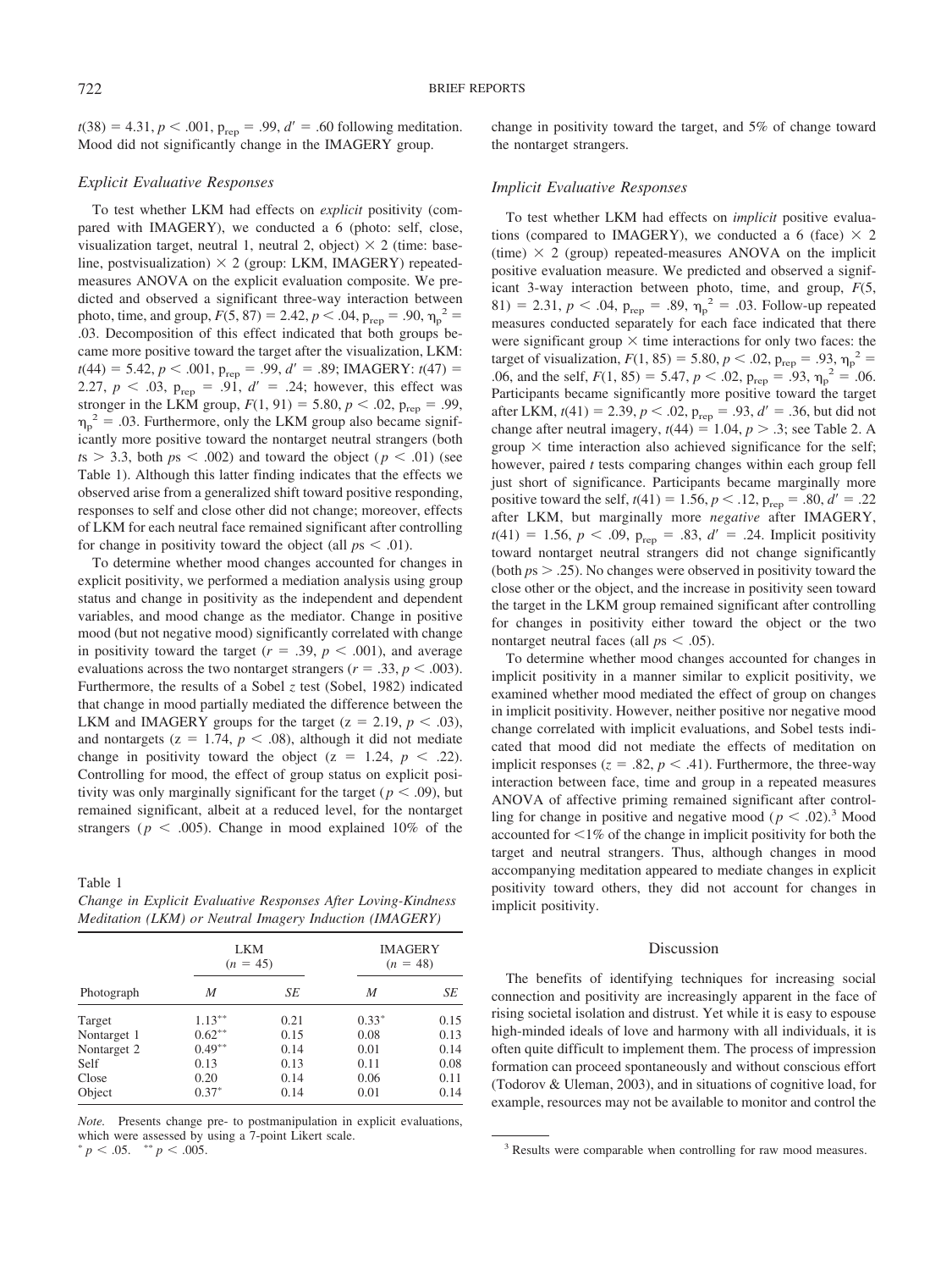| Table 2                                                        |  |
|----------------------------------------------------------------|--|
| Change in Implicit Evaluative Responses After Loving-Kindness  |  |
| <i>Meditation (LKM) or Neutral Imagery Induction (IMAGERY)</i> |  |

| Photograph  | LKM $(n = 42)$ |       | IMAGERY $(n = 45)$ |       |
|-------------|----------------|-------|--------------------|-------|
|             | М              | SE    | М                  | SE    |
| Target      | 53.88*         | 22.55 | $-23.83$           | 22.98 |
| Nontarget 1 | 27.93          | 28.09 | $-43.24$           | 16.07 |
| Nontarget 2 | 29.95          | 22.33 | $-3.53$            | 26.07 |
| Self        | 25.91          | 20.43 | $-32.67$           | 17.59 |
| Close       | $-21.64$       | 22.04 | 14.27              | 18.79 |
| Object      | 9.66           | 18.76 | 5.57               | 21.23 |

*Note.* Table presents change pre- to postmanipulation in implicit evaluations, which were measured as response time bias in milliseconds.  $^{*}p < .05$ .

expression of more automatic evaluative responses (Van Knippenberg, Dijksterhuis, & Vermeulen, 1999). Furthermore, although external, stimulus-driven cues (such as category membership or descriptions of a person's moral behavior) can quickly create implicit evaluations (Castelli, Zogmaister, Smith, & Arcuri, 2004), it is less clear that automatic affective responses can be as easily manufactured through top-down, intentionally controlled processes. Can conscious efforts to achieve socially harmonious motivations create real, automatic affective responses?

The present study demonstrated significant effects of lovingkindness meditation on both explicit and implicit positivity toward neutral strangers. Even a brief (7-min) exercise in cultivating positive regard was sufficient to induce changes of small to moderate effect size. These results were observed in comparison to a tightly matched neutral imagery task that controlled for effects of exposure, relaxation, and cognitive activity. On an explicit level, LKM had both general and specific effects, increasing positivity significantly not only toward its target, but also toward other strangers. On an implicit level, however, the effects of meditation were most pronounced for its target, with little or no impact on responses toward nontarget neutral strangers. Some changes in implicit positivity were also observed toward the self, a finding in keeping with one of the goals of LKM, to become more accepting of the self. Changes in mood mediated effects on explicit evaluations, but neither mood nor explicit evaluations accounted for the implicit effects.

The convergence and divergence of the effects of LKM on explicit and implicit responding raise a number of interesting questions, and suggest several avenues for future research. One particularly interesting question concerns the ways in which explicit or implicit effects of LKM relate to social behavior. Implicit measures such as the Implicit Association Test or the affective priming task used in this study may be more difficult to consciously manipulate than explicit reports (Kim, 2003). Moreover, explicit attitudes often predict controlled behavior while implicit measures predict spontaneous, nonverbal behavior (e.g., Dovidio, Kawakami, & Gaertner, 2002). Future research will be needed to determine whether the implicit positivity that we observed in this study is more strongly tied to pro-social behavior than explicit reports, or predicts behavior under conditions of cognitive load.

The results of our study provide the first evidence that LKM can impact responding at an automatic level, but raise important questions concerning mechanism. Of particular importance will be to determine the active ingredients that made our manipulation successful, particularly at the implicit level. LKM may be viewed as a single instantiation of a family of internally generated, consciously controlled techniques for regulating emotion and motivation (Gross, 1998), and was associated with large changes in mood and affect. However, simple explicitly reported mood changes did not account for increases in implicit positivity. Future work will thus be needed to develop a more detailed understanding of the critical emotional and cognitive factors mediating the effects of meditation on implicit evaluations. Are the implicit effects we observed primarily driven by particular affective or physiological changes induced by the meditation, or are they driven more by the repetition of particular thoughts during the procedure?

Although we used a control condition that matched LKM for many low-level features, such as simply viewing a person's face, there are also many ways in which the two procedures may have differed. LKM may have recruited processes of verbal elaboration, perspective taking, and emotional or physiological arousal that may have contributed either separately or in combination to the explicit and implicit effects we observed. One way to tease apart the contribution of these different ingredients will involve investigating the efficacy of simpler methods containing single elements of the LKM procedure. For example, would simple perspective taking or individuation (e.g., Wheeler & Fiske, 2005) be enough to induce the implicit positivity observed as a result of LKM? Would externally produced positive mood induction be equally effective, or do effects depend on the *type* of emotion induced (e.g., pride vs. compassion)?

Another set of questions arises when comparing our manipulation to loving-kindness meditation as it is typically practiced. Often, the focus in LKM is on expanding compassion and care to larger social groups, or even to disliked others. In our study we required participants to focus on a single, neutral individual. We observed generalization to other, nontarget individuals at an explicit level, but these effects did not translate as strongly to implicit evaluations. Whether a meditative practice with a more expansive focus, in which people focus not on a single individual but deliberately attempt to evoke compassion for larger numbers of people, can have effects on implicit positivity remains an open question. Can love or concern be fostered in a way that extends to others who have not been the direct focus of the meditation? Can it be used not just to induce positive emotion toward neutral strangers, but to counteract the automatic negative feelings engendered by disliked others, such as competitors or people with whom one has had difficult or upsetting interactions? In our study, participants focused on a person of the same gender and race, making the target of meditation fairly similar. Would meditation be as effective if it were focused on out-group members? How does it compare in effectiveness to other techniques for reducing explicit or implicit negative attitudes (e.g., Rudman et al., 2001)?

A final set of questions concerns the durability and real-world consequences of these effects. A small but growing literature suggests that other types of meditation may have important benefits for mental well-being and immune function (Davidson et al., 2003). Does LKM have similar effects? Can it impact real-life decision-making behavior, or have effects that endure beyond a single laboratory session? One outcome of continued meditative practice may be to transform the transient affective changes that occur during and shortly after meditation into longer lasting, more